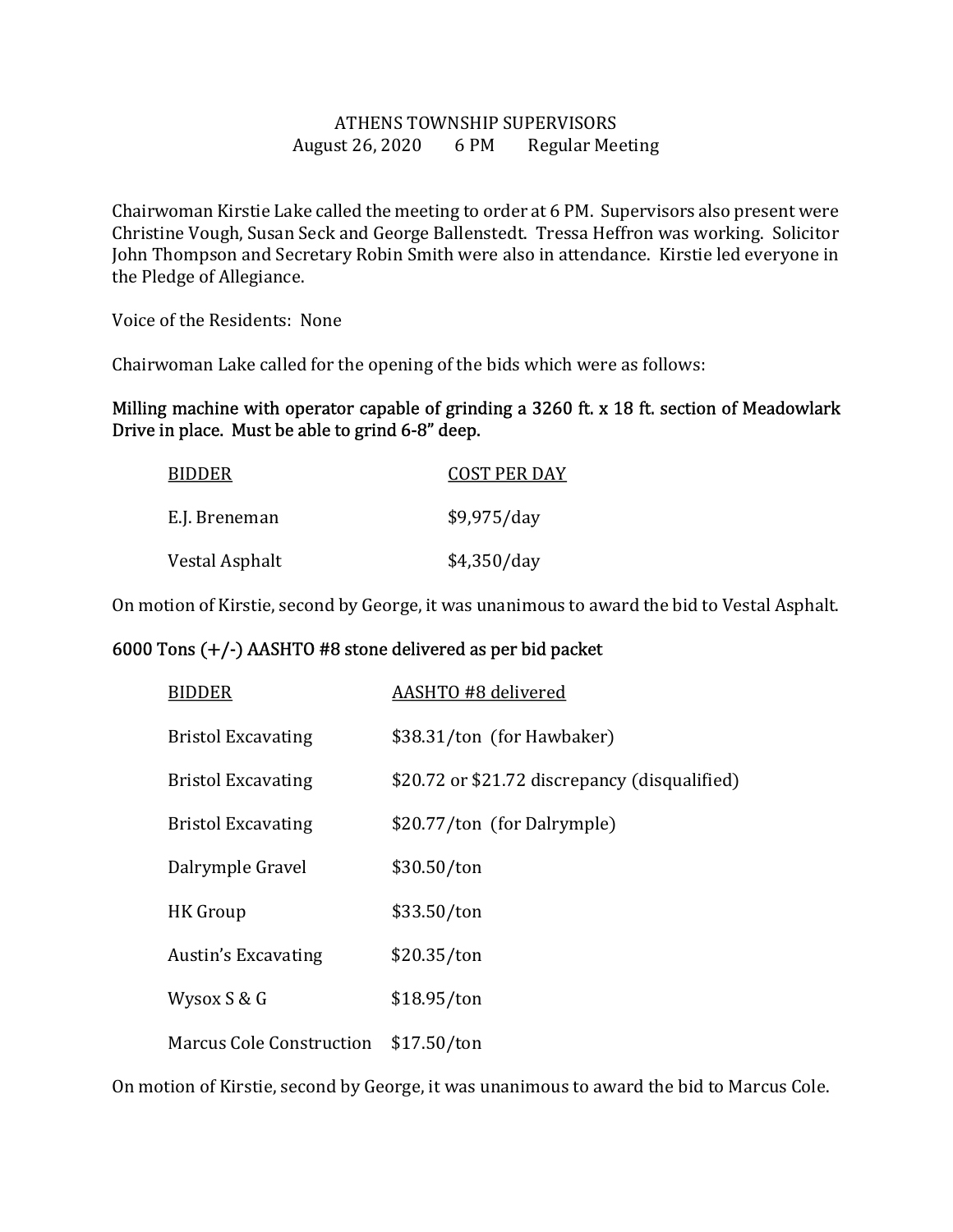Page Two Athens Township Supervisors August 26, 2020

First Assistant Chief Dave Steinfelt was present from the Athens Township Volunteer Fire Company. He said bingo is now open "somewhat" since COVID. They are pursuing grants and received a federal grant for \$6,000 that will be used for PPE. They had 25 alarms last month and already have more than that this month. They are forming a committee to look at the EIT tax credit for volunteer firefighters. John Thompson said we have looked at this and have concerns as to who would administratively keep track of this, but we would look at it again if the committee brings it to the Board. Dave said Masco paid ATVFC to do a chicken barbecue for their employees.

Richard Bean was present for the Parks Commission. They met with Roberta Blanchard and two Township Supervisors to discuss the donation of the canal property. The Parks Commission recommends accepting it. John Thompson says there is a boundary line issue that would have to be resolved. Richard said he is still waiting for the Valley Off Road Club to forward the info for their last sign. He is meeting with them Thursday night. John Thompson will put the Spectrum audit on the front burner. Lucas Aquilio Eagle project is done and the tables will be ready to move to Round Top this weekend. The loan for the park expansion project stands at \$105,880. The school district has not had a chance to walk the Dunkley Hill property yet. The Park Commission has applied for a Marcellus Legacy grant (85/15%) to resurface the park road. Richard will contact Andy Harding to get a cost estimate to prepare drawings for the observation deck on Round Top. The park commission would like the first two bays (with the office) of the old recycling building for a storage/work area. The Park Commission was notified that our ATV trails will be featured in DCNR's monthly trails newsletter. They submitted a write-up and several pictures.

Max Gannon, Jr. and Scott Williams (surveyor) were present for Max's 2-lot subdivision on Miller Road. Planning Commission recommended preliminary and final plan approval. There were no deficiencies. On motion of Kirstie, second by Christine, it was unanimous to grant preliminary and final plan approval to this subdivision, and to execute the Component 1 sewage planning module.

On motion of Kirstie, second by Susan, it passed to ratify the renewal of the Declaration of Emergency from August 5, 2020 through September 1, 2020. Christine voted no.

Discussion was held on the request from the County Commissioners for a letter stating the township is willing to allow the sponsor (Bradford County) to conduct the Sheshequin Path Half Marathon that will run partly through the township. The letter also said "PennDOT is requiring a statement that the municipality will agree to fully indemnify, save harmless and, if requested, defend the Commonwealth, Commonwealth departments and their officers, agents and employees from and against claims, suits or actions for injury, death or property damage arising from or because of the acts or omissions of the sponsor, its officers, agents or employees". John Thompson said that he cannot recommend we include the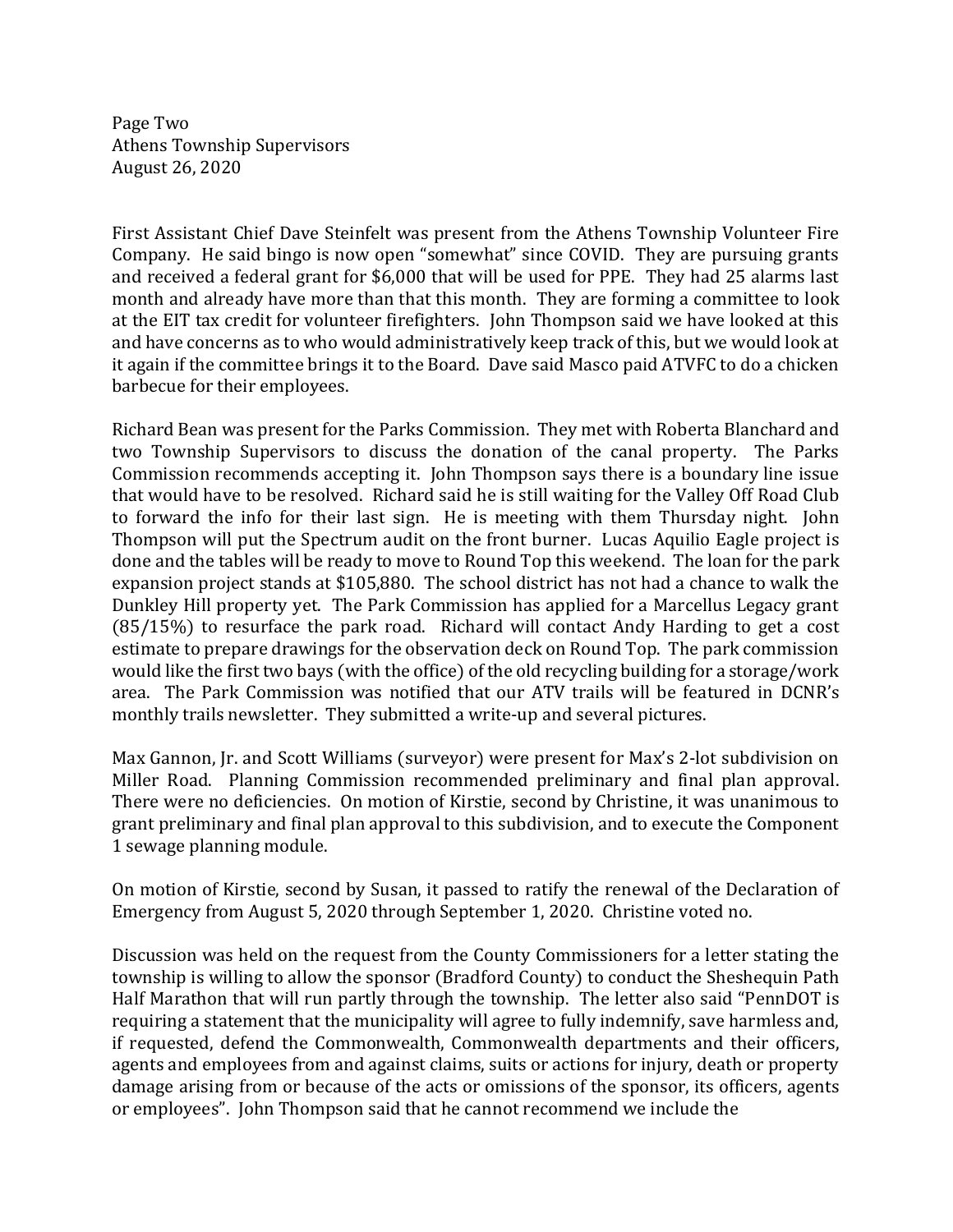Page Three Athens Township Supervisors August 26, 2020

indemnification clause they are requesting as we do not have control over the sponsor or their actions and to fully indemnify the County on up through the Commonwealth. On motion of George, second by Kirstie, it was unanimous to send a letter stating the township is willing to allow the sponsor to conduct the event, but not to include the indemnification clause.

The first budget workshop was set for Saturday, September 19th at 8 AM. Susan will not be able to attend as she has to work. Robin will invite the fire chiefs and the police chief to attend to present their budgets.

Discussion was held as to the maintenance of the cemetery on Meadowlark Drive. John Thompson will get a letter out to Mr. Elsbree on this right away.

Susan had been asked by the winning bidder of the sheep's foot roller what size roller she needed. It was determined that their 66" roller will be okay.

Discussion shifted to our vibratory roller. Susan said there has been a problem with the roller starting and stalling since we purchased it. She said they have been here many times to repair it, but it is never properly repaired. She asked if there is a "lemon law" for heavy equipment, or if we have any recourse at all about this. John said we may be able to pursue something on a failed warranty basis. John will need the vehicle maintenance sheets on the roller and Susan will get them together for him on Monday.

On motion of George, second by Susan, it was unanimous to approve the monthly bills for payment as presented. A complete listing of revenues and expenditures is on file in the office of the Treasurer.

Susan has 2 quotes for the ditch cleaning in Queen Esther. She had contacted Austin's for a third quote, but they stated they are unable to do that at this time. The quotes received were:

| S & A Construction & Excavation | \$10,850 |
|---------------------------------|----------|
| Lineburgs Excavation and Paving | \$12,500 |

On motion of Susan, second by Kirstie, it was unanimous to award the job to S & A Construction and Excavation.

The minutes of July 28th were tabled as there was no quorum present of attendees from that meeting. On motion of Christine, second by Susan, it passed to approve the minutes of July 29, 2020 as written. Kirstie abstained as she was ill. On motion of George, second by Susan, it passed to approve the minutes of August 3, 2020 as written. Christine abstained as she was on vacation.